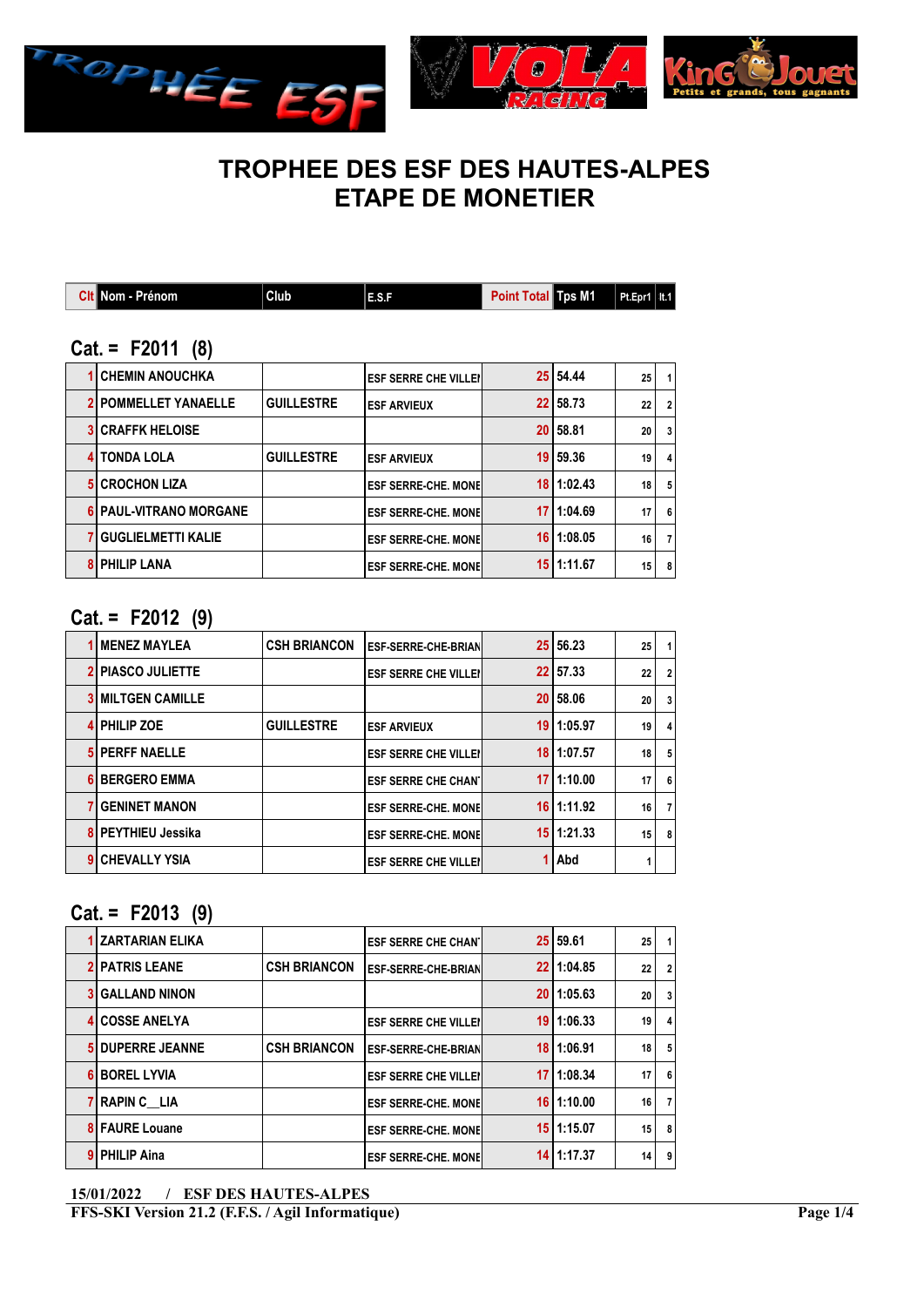| <b>Git Nom - Prénom</b><br>Club | 48F | <b>Total Tps M1</b><br>Point | $Pt.Epr1$   It.1 |
|---------------------------------|-----|------------------------------|------------------|
|---------------------------------|-----|------------------------------|------------------|

## Cat. = F2014 (12)

|    | <b>LESUEUR MARA</b>        |                     |                             |    | $25$   1:02.18 | 25 | $\mathbf{1}$   |
|----|----------------------------|---------------------|-----------------------------|----|----------------|----|----------------|
|    | <b>PIASCO EMMA</b>         |                     | <b>ESF SERRE CHE VILLEI</b> |    | 22   1:02.81   | 22 | 2 <sup>1</sup> |
|    | i FERRONNIERE OLIVIA       | <b>CSH BRIANCON</b> | <b>ESF-SERRE-CHE-BRIAN</b>  | 20 | 1:02.97        | 20 | $\overline{3}$ |
|    | <b>DEMON Honorine</b>      |                     | <b>ESF SERRE-CHE, MONE</b>  | 19 | 1:05.11        | 19 | $\overline{4}$ |
|    | <b>BONDA LOUISE</b>        |                     | <b>ESF SERRE CHE CHANT</b>  | 18 | 1:06.18        | 18 | 5 <sup>5</sup> |
| 6  | <b>PORTIER ELEONORE</b>    | <b>CSH BRIANCON</b> | <b>ESF-SERRE-CHE-BRIAN</b>  | 17 | 1:07.55        | 17 | 6              |
|    | <b>7 ABRY LUCIE</b>        |                     | <b>ESF SERRE CHE CHANT</b>  |    | 16 1:11.60     | 16 | 7 <sup>1</sup> |
|    | <b>8 FERRIER Eloïse</b>    |                     | <b>ESF SERRE-CHE. MONE</b>  |    | 15 1:17.27     | 15 | 8              |
|    | TRUC Mya                   |                     | <b>ESF SERRE-CHE, MONE</b>  |    | 14 1:22.00     | 14 | $\overline{9}$ |
| 10 | <b>BARBUSSE ROMANE</b>     |                     | <b>ESF SERRE-CHE, MONE</b>  |    | Dsq            |    |                |
| 11 | <b>SAINT DIZIER OCEANE</b> |                     | <b>ESF SERRE-CHE, MONE</b>  |    | Abs            | 0  |                |
| 11 | <b>GIRARD Kate</b>         |                     | <b>ESF SERRE-CHE, MONE</b>  |    | Abs            | 0  |                |

# Cat. = F2015 (8)

| <b>1 ROMANO LEYDET LINDSEY</b> | <b>ORCIERES</b>             |      | 25 41.64     | 25 |   |
|--------------------------------|-----------------------------|------|--------------|----|---|
| <b>2 DROITCOURT CHARLIZE</b>   | <b>ESF SERRE-CHE, MONEL</b> |      | 22 42.88     | 22 |   |
| <b>3 TURC ZOE</b>              | <b>ESF SERRE CHE VILLEI</b> |      | 20 45.17     | 20 | 3 |
| 4 VARNIOL LOE                  | <b>ESF SERRE-CHE, MONEL</b> |      | 19 49.32     | 19 | 4 |
| <b>5 COURSIER Lucile</b>       | <b>ESF SERRE-CHE, MONE</b>  |      | 18 56.73     | 18 | 5 |
| <b>6 MILESI Lucie</b>          | <b>ESF SERRE-CHE, MONEL</b> | 17 I | 59.30        | 17 | 6 |
| <b>BONNARDEL CLARA</b>         | <b>ESF SERRE-CHE, MONEL</b> |      | 0 Abs        |    |   |
| <b>7 PHILIP VICTOIRE</b>       | <b>ESF SERRE-CHE, MONEL</b> | 0    | <b>I</b> Abs |    |   |
|                                |                             |      |              |    |   |

Cat. = F2016 (3)

| 1 COURSIER Maïa       | <b>IESF SERRE-CHE. MONEL</b> | 25 50.35 | つら<br>ΖJ |  |
|-----------------------|------------------------------|----------|----------|--|
| <b>2 TURC MIA</b>     | <b>IESF SERRE CHE VILLEI</b> | 22 54.03 | ົ<br>"   |  |
| <b>3 MANUEL LEILA</b> | <b>IESF-SERRE-CHE-BRIANI</b> | 20 55.76 | 20       |  |

## $Cat. = G2011 (3)$

| 1 RAPIN RAPHAEL             | <b>IESF SERRE-CHE. MONEL</b> | 25 1:01.46 | 25 |  |
|-----------------------------|------------------------------|------------|----|--|
| <b>2 BARBUSSE GABY</b>      | <b>IESF SERRE-CHE. MONEL</b> | 22 1:01.58 | 22 |  |
| <b>3 GODET FALCH'ER LEO</b> | <b>IESF SERRE-CHE, MONEL</b> | 20 1:07.96 | 20 |  |

## $Cat. = G2012 (8)$

| 1 RODRIGUEZ JOAQUIM                | I CSH BRIANCON | <b>LESF-SERRE-CHE-BRIANL</b>   | 25   51.65 | 25 | 1 l |
|------------------------------------|----------------|--------------------------------|------------|----|-----|
| <b>2 VILLIOT DANGER MELCHIOR  </b> |                |                                | 22 52.11   | 22 | 21  |
| <b>3 GUIDON LOUIS</b>              |                | <b>IESF SERRE CHE VILLEI I</b> | 20   53.55 | 20 | 3 I |
| 4 DOLIGEZ CLARENCE                 |                |                                | 19 55.53   | 19 | 4'  |

<sup>15/01/2022 /</sup> ESF DES HAUTES-ALPES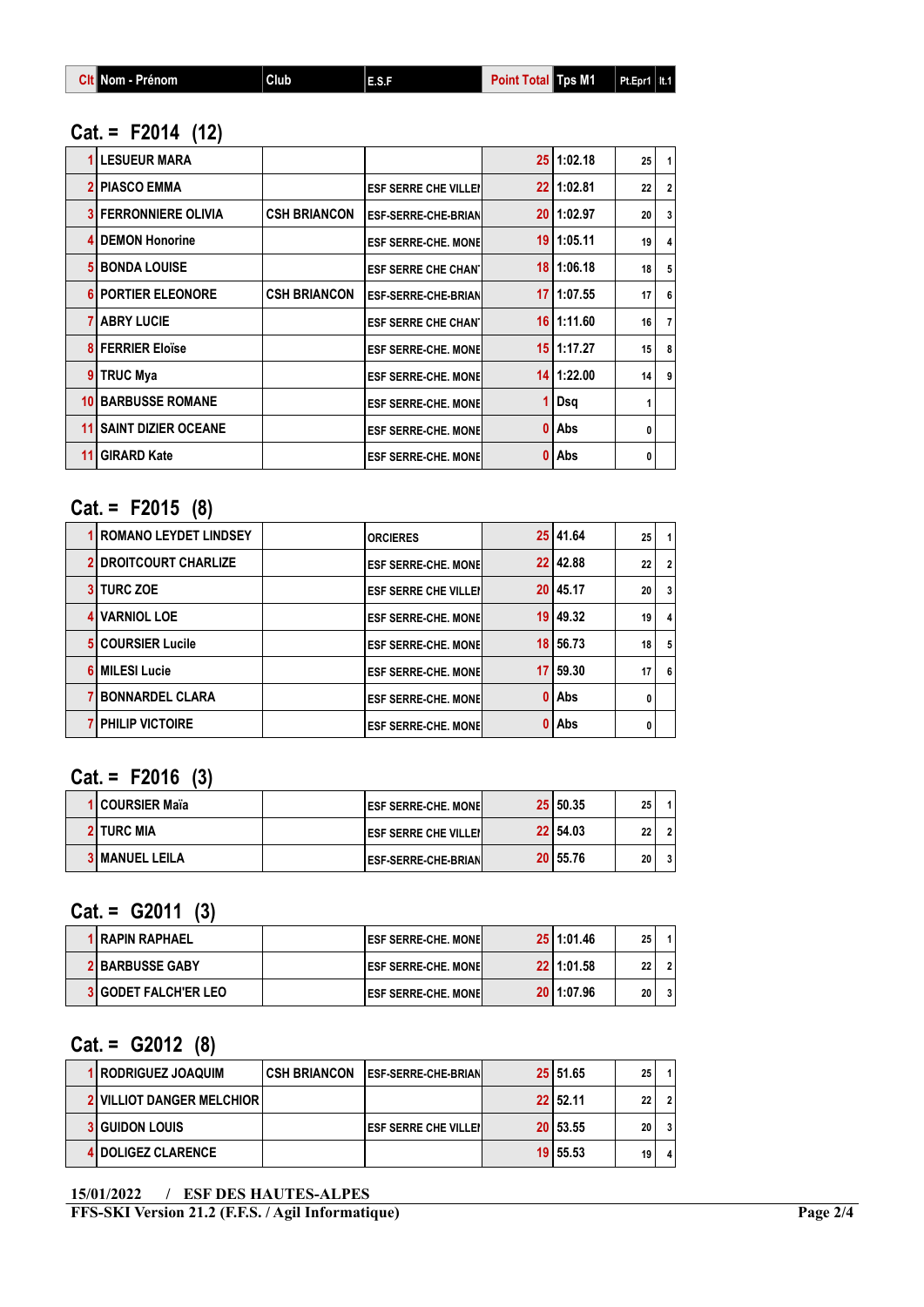| <b>Cit</b> Nom - Prénom       | Club | E.S.F                        | <b>Point Total Tps M1</b> |                | Pt.Epr1   It.1 |     |
|-------------------------------|------|------------------------------|---------------------------|----------------|----------------|-----|
| 5 BENGUIGUI ORI               |      | <b>IESF SERRE-CHE. MONEI</b> |                           | 18 57.41       | 18             | - 5 |
| <b>6 ABRY MALO</b>            |      | <b>IESF SERRE CHE CHAN I</b> |                           | 17   59.62     | 17             | - 6 |
| <b>7 LECOANET Yanis</b>       |      | <b>IESF SERRE-CHE. MONEL</b> |                           | $16$   1:13.82 | 16             |     |
| <b>8 SAINT DIZIER Antoine</b> |      | <b>IESF SERRE-CHE. MONEL</b> |                           | 0 Abs          |                |     |

## Cat. = G2013 (8)

| <b>CHEMIN ENOUK</b>             | <b>ESF SERRE CHE VILLEI</b> | 25 54.04       | 25 | 1 <sub>1</sub> |
|---------------------------------|-----------------------------|----------------|----|----------------|
| <b>GONNET LIVIO</b>             | <b>ESF SERRE CHE CHANT</b>  | 22 56.69       | 22 | $\overline{2}$ |
| <b>NDIAYE ISAAC</b>             | <b>CSSC</b>                 | 22 56.69       | 22 | $\overline{2}$ |
| <b>4 THOMAS JEAN</b>            | <b>ESF SERRE-CHE. MONEL</b> | $19$   1:07.11 | 19 | 4              |
| <b>5 CHABRE ALBAN</b>           | <b>ESF SERRE-CHE. MONEL</b> | 18   1:07.73   | 18 | 5              |
| <b>DEMON GABRIEL</b>            | <b>ESF SERRE-CHE. MONEL</b> | 17 1:07.88     | 17 | 6              |
| <b>7 JURIE DES CAMIERS LEON</b> | <b>ESF SERRE CHE CHANT</b>  | $16$   1:09.61 | 16 | 7 I            |
| <b>SCHUHL YANIS</b>             |                             | 15 1:11.19     | 15 | 8              |

## Cat. = G2014 (12)

|    | <b>MENEZ KANOA</b>          | <b>CSH BRIANCON</b> | <b>ESF-SERRE-CHE-BRIAN</b> | 25 <sub>2</sub> | 56.83      | 25 | $\mathbf{1}$   |
|----|-----------------------------|---------------------|----------------------------|-----------------|------------|----|----------------|
|    | <b>BOUCHAYER GEORGES</b>    |                     | <b>CSSC</b>                | 22              | 57.31      | 22 | $\overline{2}$ |
|    | <b>RODRIGUEZ TIAGO</b>      | <b>CSH BRIANCON</b> | <b>ESF-SERRE-CHE-BRIAN</b> | 20 <sub>1</sub> | 58.28      | 20 | 3              |
|    | <b>CIVEL SACHA</b>          |                     | <b>ESF SERRE-CHE, MONE</b> | 19              | 1:00.17    | 19 | 4              |
|    | <b>MASCHINO NAEL</b>        |                     | <b>ESF SERRE CHE CHANT</b> | 18              | 1:00.23    | 18 | 5              |
|    | GIRAUD TIM O                |                     | <b>ESF SERRE-CHE, MONE</b> | 17              | 1:01.89    | 17 | 6              |
|    | <b>GODET FALCH'ER RONAN</b> |                     | <b>ESF SERRE-CHE, MONE</b> | 16 <sup>1</sup> | 1:02.94    | 16 | $\overline{7}$ |
|    | <b>BERGERO LEONARD</b>      |                     | <b>ESF SERRE CHE CHANT</b> | 15 <sup>1</sup> | 1:04.44    | 15 | 8              |
|    | <b>FIANDER MAX</b>          |                     |                            |                 | 14 1:07.47 | 14 | 9              |
| 10 | <b>DUPERRE HENRI</b>        | <b>CSH BRIANCON</b> | <b>ESF-SERRE-CHE-BRIAN</b> | 13              | 1:09.29    | 13 | 10             |
| 11 | <b>ALYRE MARTIN</b>         |                     |                            | 12              | 1:11.22    | 12 | 11             |
| 12 | <b>BREBANT MEWEN</b>        |                     | <b>ESF SERRE-CHE, MONE</b> | 11              | 1:13.85    | 11 | 12             |

## Cat. = G2015 (9)

| <b>GUIDON TOM</b>          | <b>ESF SERRE CHE VILLEI</b> |                 | 25 44.73 | 25 |                |
|----------------------------|-----------------------------|-----------------|----------|----|----------------|
| <b>2 MILITON GABRIEL</b>   | <b>ESF SERRE-CHE, MONEL</b> |                 | 22 49.11 | 22 | $\overline{2}$ |
| <b>3 PERFF PAOLO</b>       | <b>ESF SERRE CHE VILLEI</b> | 20              | 52.03    | 20 | 3              |
| <b>4 JUSTE LENNY</b>       | <b>ESF SERRE-CHE, MONE</b>  | 19 <sup>°</sup> | 52.22    | 19 | 4              |
| <b>5 PINEAU MAXIME</b>     | <b>ESF-SERRE-CHE-BRIAN</b>  |                 | 18 52.43 | 18 | 5              |
| 6 JURIE DES CAMIERS AUGUS  | <b>ESF SERRE CHE CHANT</b>  |                 | 17 53.11 | 17 | 6              |
| 7 PONS Ruben               | <b>ESF SERRE-CHE, MONE</b>  |                 | 16 55.43 | 16 | $\overline{7}$ |
| <b>8 SALVAGGIO RAPHAEL</b> |                             | 15 I            | 1:10.46  | 15 | 8              |
| <b>POMMELLET NILS</b>      | <b>ESF ARVIEUX</b>          |                 | Dsg      |    |                |
|                            |                             |                 |          |    |                |